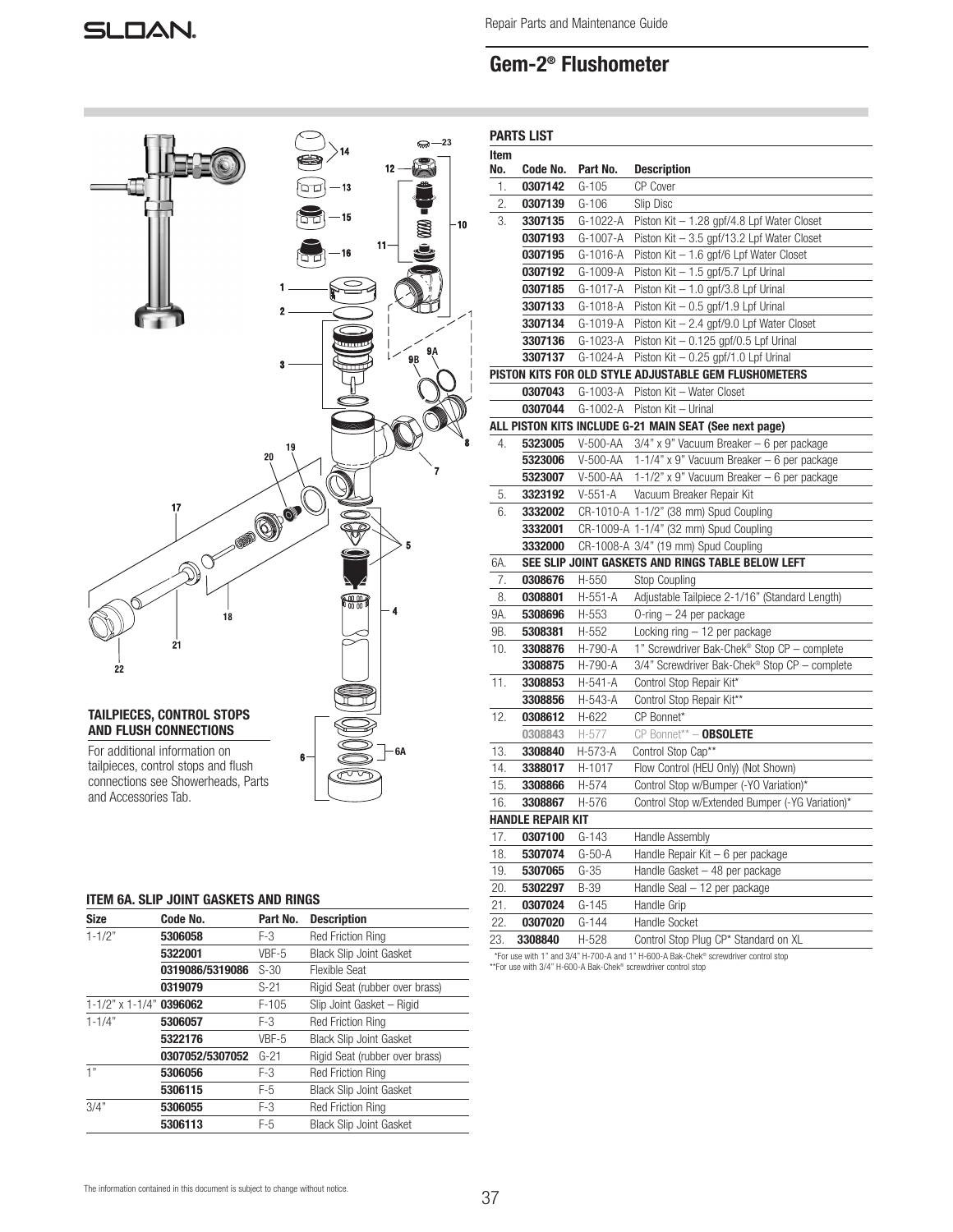

# Gem-2® Flushometer

# ITEM 3. PISTON KITS



Gem•2 Pistons can be Piston Color identified by the color, shape and marking of the above components.

| Code No. | Part No. | <b>Description</b>                                           | <b>Cover Color</b> | <b>Piston Color</b> | <b>Barrel</b> | Grooves        |
|----------|----------|--------------------------------------------------------------|--------------------|---------------------|---------------|----------------|
| 0307193  |          | G-1007-A 3.5 gpf (13.2 Lpf) - Water Closet                   | White              | Grav                | Slotted       | 2              |
| 0307195  |          | $G-1016-A$ 1.6 gpf $(6.0 \text{ Lpf})$ – Water Closet        | Green              | Green*              | Slotted       | $\overline{2}$ |
| 0307192  |          | G-1009-A 1.5 gpf (5.7 Lpf) - Urinal                          | <b>Black</b>       | Black               | Solid         | $\overline{2}$ |
| 0307185  |          | $G-1017-A$ 1.0 gpf $(3.8 \text{ Lpf}) - \text{Urinal}$       | Yellow             | <b>Black</b>        | Solid         |                |
| 3307133  |          | $G-1018-A$ 0.5 gpf $(1.8 \text{ Lpf}) - \text{Urinal}$       | Red                | <b>Black</b>        | Solid         | 3              |
| 3307134  |          | $G-1019-A$ 2.4 gpf $(9.0 \text{ Lpf}) - \text{Water Close}$  | Blue               | Grav                | Slotted       | $\theta$       |
| 3307135  |          | $G-1022-A$ 1.28 gpf $(4.8 \text{ Lpf}) - \text{Water Close}$ | Deep Purple        | Tan*                | Slotted       | $\overline{2}$ |
| 3307136  |          | G-1023-A 0.125 gpf (0.5 Lpf) - Urinal                        | Pink               | Burgundy            | Solid         | 3              |
| 3307137  |          | $G-1024-A$ 0.25 apf $(0.9 Lpf) - Urinal$                     | Burgundy           | Burgundy            | Solid         |                |
|          |          |                                                              |                    |                     |               |                |

\*Prior to February 2020 piston body color was black



# ITEM 3. PISTON COMPONENTS

| <b>Item</b> | Code No. | Part No. | <b>Description</b>            |  |  |  |
|-------------|----------|----------|-------------------------------|--|--|--|
| А.          | $***$    | $***$    | Piston Cover                  |  |  |  |
| В.          | 5307106  | $G-78$   | Molded $Cup - 12$ per package |  |  |  |
| C.          | 0307130  | $G-102$  | Spring                        |  |  |  |
| D.          | ***      | $***$    | <b>Relief Valve</b>           |  |  |  |
| Ε.          | 0307116  | $G-95$   | <b>Relief Valve Seat</b>      |  |  |  |
| F.          | $***$    | $***$    | Piston Body                   |  |  |  |
| G.          | 0307210  | $G-85$   | Filter O-ring                 |  |  |  |
| Н.          | 5307052  | $G-21$   | Main Seat $-6$ per package    |  |  |  |



# REPAIR KIT

| Code No. Part No. | Description                                                    |
|-------------------|----------------------------------------------------------------|
|                   | <b>3307128</b> G-1011-A Repair Kit includes Items: 2, B, C, E, |
|                   | G & H                                                          |

For old style adjustable GEM flushometers use kit: G-1005-A \*\*\* Indicates component is NOT available separately



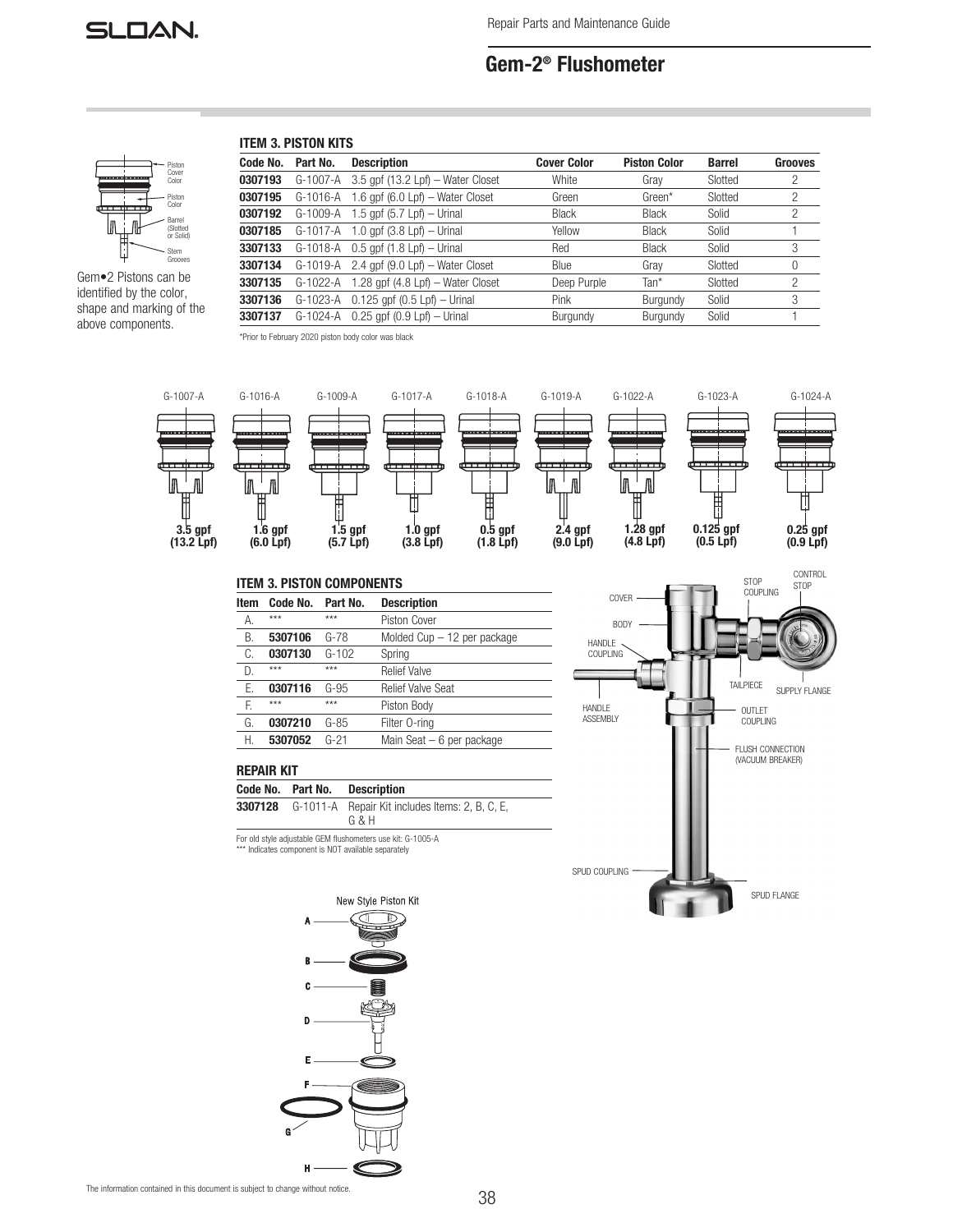Repair Parts and Maintenance Guide

# Gem-2® Flushometer

# REPAIR PARTS FOR OLD STYLE GEM FLUSHOMETERS (PRE-1985) Adjustable Cover

| <b>Item</b><br>No. | Code No. | Part No. | <b>Description</b>                 |
|--------------------|----------|----------|------------------------------------|
| $\lceil$ .         |          | $G - 24$ | CP Cover Screw - OBSOLETE          |
| 2.                 |          | $G-23$   | $CP$ Cover $-$ OBSOLETE            |
|                    |          | $G - 26$ | CP Cover for Bumper - OBSOLETE     |
| 3.                 |          | $G-27$   | Bumper (12 per package) - OBSOLETE |
| 4.                 | 0307058  | $G-25$   | Cover Gasket (12 per package)      |
| 5.                 |          | $G-4$    | RB Inside Cover - OBSOLETE         |
| 6.                 |          | $G-6$    | RB Regular Screw - OBSOLETE        |
| 7.                 |          | $S-26$   | Packing OBSOLETE                   |
| 8.                 |          | $S-24$   | Packing Disc OBSOLETE              |
| 9.                 |          | $G-10$   | RB Packing Nut - OBSOLETE          |
| 10.                |          | $G-65$   | Gasket - OBSOLETE                  |
| 11.                |          | $G-5$    | Gasket OBSOLETE                    |

# HANDLE ASSEMBLY FOR OLD STYLE GEM FLUSHOMETERS (PRE-MAY, 2003)

| Item |          |           |                                    |
|------|----------|-----------|------------------------------------|
| No.  | Code No. | Part No.  | <b>Description</b>                 |
| 1.   | 0307100  | $G-143-A$ | Handle Assembly $-6$ per package   |
| 2.   | 5307074  | $G-50-A$  | Handle Repair Kit $-6$ per package |
| 3.   | 5307065  | $G-35$    | Handle Gasket - 48 per package     |
| 4.   | 5302297  | B-39      | Handle Seal $-$ (12 per package)   |
| 5.   |          | $G-36$    | Handle Grip                        |
| 6.   |          | $G-28$    | Handle Socket                      |





# SPUD COUPLING FOR OLD STYLE GEM FLUSHOMETERS (PRE-MAY, 2003)

| Item |          |          |                      |
|------|----------|----------|----------------------|
| No.  | Code No. | Part No. | <b>Description</b>   |
|      | 0306125  | F-5-A    | 3/4" Spud Coupling   |
|      | 0305140  | F-5-A    | 1-1/4" Spud Coupling |
|      | 0306146  | F-5-A    | 1-1/2" Spud Coupling |
|      |          |          |                      |

1A. SEE SLIP JOINT GASKETS AND RINGS TABLE ON BOTTOM, PAGE 30



### REPAIR PARTS FOR OLD STYLE PISTON

| Item |          |          |                          |  |
|------|----------|----------|--------------------------|--|
| No.  | Code No. | Part No. | <b>Description</b>       |  |
| 12.  | 0307105  | $G-77$   | Piston Cover             |  |
| 13.  | 0307106  | $G-78$   | Molded Cup*              |  |
| 14.  | 0307113  | $G-84$   | Spring                   |  |
| 15.  | 0307110  | $B-81-A$ | <b>Relief Valve</b>      |  |
| 16.  | 0307112  | $G-83$   | <b>Relief Valve Seat</b> |  |
| 17.  |          | $G-75$   | Closet Piston Body       |  |
|      |          | $G-76$   | Urinal Piston Body       |  |
| 18.  | 0307052  | $G-21$   | Main Seat                |  |

\* In addition must replace w/ G105 & G-106



#### PISTON KITS FOR OLD STYLE ADJUSTABLE GEM VALVES

| Code No. | Part No.   | <b>Description</b> | <b>Piston Color</b> | <b>Barrel</b> | Grooves          |
|----------|------------|--------------------|---------------------|---------------|------------------|
| 0307044  | $G-1002-A$ | Urinal             | <b>Black</b>        | Solid         |                  |
| 0307043  | $G-1003-A$ | Water Closet       | <b>Black</b>        | Slotted       | $\left( \right)$ |

G-1002-A G-1003-A